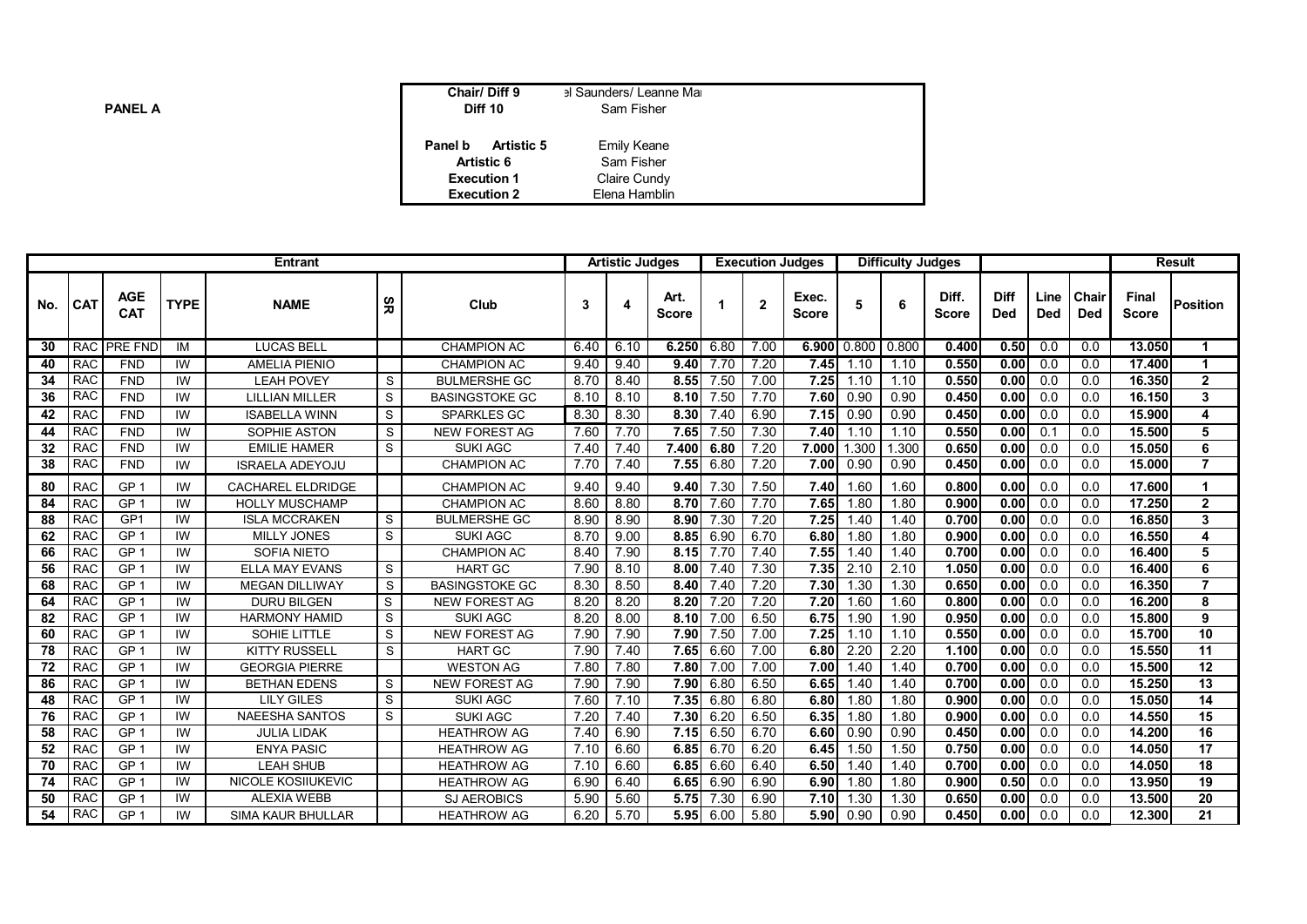| 90  | <b>RAC</b> | GP <sub>2</sub> | IW          | <b>ASHLING CRAVEN</b>                                                     | S.           | <b>NEW FOREST AG</b>  |      |      | 0.00 |                   |      | 0.00 |      |      | 0.000 |      |                  |     | 0.000  |                 |
|-----|------------|-----------------|-------------|---------------------------------------------------------------------------|--------------|-----------------------|------|------|------|-------------------|------|------|------|------|-------|------|------------------|-----|--------|-----------------|
| 92  | <b>RAC</b> | GP <sub>2</sub> | IW          | <b>CASEY WYATT</b>                                                        | S            | <b>NEW FOREST AG</b>  | 8.90 | 8.90 | 8.90 | 7.00              | 7.20 | 7.10 | 1.70 | 1.70 | 0.850 | 0.00 | 0.0              | 0.0 | 16.850 | $\mathbf{1}$    |
| 94  | <b>RAC</b> | GP <sub>2</sub> | <b>IW</b>   | <b>MOLLY USK</b>                                                          | $\mathbf{s}$ | <b>NEW FOREST AG</b>  |      |      | 0.00 |                   |      | 0.00 |      |      | 0.000 |      |                  |     | 0.000  |                 |
| 99  | <b>RAC</b> | <b>FND</b>      | <b>PR</b>   | CHLOE DYKE, EMILIA<br><b>TRAVERS</b>                                      | S            | <b>SUKI AGC</b>       | 8.40 | 7.90 | 8.15 | 7.90              | 7.50 | 7.70 | 1.30 | 1.30 | 0.650 | 0.00 | 0.0              | 0.0 | 16.500 | $\mathbf{1}$    |
| 101 | <b>RAC</b> | <b>FND</b>      | <b>PR</b>   | LILLY TWINE, LILIANA<br>VARGA-COX                                         | S            | <b>BULMERSHE GC</b>   | 6.60 | 5.80 |      | $6.20 \ 6.20$     | 6.30 | 6.25 | 0.70 | 0.70 | 0.350 | 0.00 | 0.2              | 0.0 | 12.600 | $\overline{2}$  |
| 97  | <b>RAC</b> | <b>FND</b>      | <b>PR</b>   | MYA PRICE, ISABELLA<br><b>EVANS</b>                                       |              | PHOENIX DANCE & GYM   | 6.40 | 6.40 |      | $6.40 \ 6.00$     | 6.30 | 6.15 | 0.50 | 0.50 | 0.250 | 0.00 | 0.6              | 0.0 | 12.200 | $\mathbf{3}$    |
| 105 | <b>RAC</b> | GP <sub>1</sub> | <b>PR</b>   | ABIGAIL DOOLAN, JESSIE<br><b>HALL</b>                                     |              | <b>WESTON AG</b>      | 7.80 | 7.00 |      | $7.40 \mid 6.80$  | 7.40 | 7.10 | 1.10 | 1.10 | 0.550 | 0.00 | 0.0              | 0.0 | 15.050 | $\mathbf{1}$    |
| 103 | <b>RAC</b> | grp 1           | MP          | EWAN MAYNARD, JOE<br><b>HURST</b>                                         |              | <b>WESTON AG</b>      | 5.40 | 5.40 |      | 5.40 6.60         | 6.70 | 6.65 | 1.35 | 1.35 | 0.675 | 0.00 | 0.0              | 0.0 | 12.725 | $\overline{2}$  |
| 107 |            | RAC PRE FND     | <b>TRIO</b> | FFIONA LLEWELLYN, LILA<br>HARRIS, ISAL WORKMAN-<br><b>JONES</b>           |              | PHOENIX DANCE & GYM   | 7.10 | 6.80 |      | 6.95 6.70         | 6.10 | 6.40 | 0.70 | 0.70 | 0.350 | 0.00 | 0.0              | 0.0 | 13.700 | $\mathbf{1}$    |
| 109 | <b>RAC</b> | <b>ND</b>       | <b>TRIO</b> | <b>GLADYS MALUNGUZA, LUCY</b><br><b>BUMPASS, LINDSEY</b><br><b>HUNTER</b> | <sub>S</sub> | <b>SPARKLES GC</b>    | 8.30 | 8.30 |      | 8.30 7.40         | 7.40 | 7.40 | 1.30 | 1.30 | 0.650 | 0.00 | 0.1              | 0.0 | 16.250 | 1               |
| 115 | <b>RAC</b> | <b>ND</b>       | <b>TRIO</b> | LIBBY HADLEY, JUSTINA<br>MAKOETLANE, MOLLY<br><b>HOBBS</b>                |              | <b>WESTON AG</b>      | 7.90 | 8.10 |      | $8.00$ 7.40       | 7.30 | 7.35 | 1.00 | 1.00 | 0.500 | 0.00 | 0.0              | 0.0 | 15.850 | $\mathbf{2}$    |
| 113 | <b>RAC</b> | <b>ND</b>       | <b>TRIO</b> | SKYE WORSLEY. EVIE<br>SMYTH, KELSIE-JAYNE<br><b>WILSON</b>                | S            | <b>NEW FOREST AG</b>  | 8.10 | 7.80 |      | $7.95 \, 6.80$    | 7.30 | 7.05 | 0.90 | 0.90 | 0.450 | 0.00 | 0.0              | 0.0 | 15.450 | 3               |
| 117 | <b>RAC</b> | <b>ND</b>       | <b>TRIO</b> | JESSICA REDDY, LOWAN<br>DAVIES, HOLLY WILLIAMS                            |              | PHOENIX DANCE & GYM   | 7.90 | 7.20 |      | $7.55 \ 6.80$     | 7.20 | 7.00 | 1.40 | 1.40 | 0.700 | 0.00 | 0.2              | 0.0 | 15.050 | 4               |
| 111 | <b>RAC</b> | <b>ND</b>       | <b>TRIO</b> | EDEN HALL, HOLLY JONES,<br>AVIA JENKINS-MEAD                              |              | <b>SJ AEROBICS</b>    | 6.60 | 6.10 |      | 6.35 7.80         | 7.70 | 7.75 | 1.00 | 1.00 | 0.500 | 0.00 | 0.0              | 0.0 | 14.600 | 5               |
| 124 | <b>NAC</b> | $\overline{ND}$ | IM          | <b>FELIX SMITH</b>                                                        | S.           | <b>BASINGSTOKE GC</b> | 7.90 | 8.00 | 7.95 | 7.90              | 7.90 | 7.90 | 1.70 | 1.70 | 0.850 | 0.00 | 0.0              | 0.0 | 16.700 | $\mathbf{1}$    |
| 120 | <b>NAC</b> | <b>ND</b>       | IM          | <b>JACOB DEAN</b>                                                         |              | <b>WESTON AG</b>      | 7.10 | 7.50 |      | 7.30 7.80         | 7.90 | 7.85 | 1.60 | 1.60 | 0.800 | 0.00 | 0.0              | 0.0 | 15.950 | $\overline{2}$  |
| 122 | <b>NAC</b> | <b>ND</b>       | IM          | <b>JACK PRIDMORE</b>                                                      |              | PHOENIX DANCE & GYM   | 7.30 | 7.70 | 7.50 | 7.50              | 7.60 | 7.55 | 1.80 | 1.80 | 0.900 | 0.00 | 0.0              | 0.0 | 15.950 | 3               |
| 126 | <b>FND</b> | <b>FND</b>      | IW          | <b>NIAMH AUSTEN</b>                                                       |              | <b>WESTON AG</b>      | 8.00 | 8.30 |      | $8.15 \quad 8.30$ | 8.20 | 8.25 | 1.60 | 1.60 | 0.800 | 0.00 | 0.0              | 0.0 | 17.200 | $\mathbf{1}$    |
| 144 | FND        | <b>FND</b>      | IW          | <b>LOTTIE JANES</b>                                                       |              | <b>WESTON AG</b>      | 7.90 | 7.70 | 7.80 | 8.40              | 8.20 | 8.30 | 1.60 | 1.60 | 0.800 | 0.00 | 0.0              | 0.0 | 16.900 | $\overline{2}$  |
| 136 | <b>FND</b> | <b>FND</b>      | IW          | <b>NICOLE WONG</b>                                                        |              | <b>WESTON AG</b>      | 8.10 | 8.10 | 8.10 | 8.10              | 8.00 | 8.05 | 1.10 | 1.10 | 0.550 | 0.00 | 0.0              | 0.0 | 16.700 | $\mathbf{3}$    |
| 146 | <b>FND</b> | <b>FND</b>      | IW          | <b>MARIA WONG</b>                                                         |              | <b>WESTON AG</b>      | 7.70 | 7.90 | 7.80 | 7.90              | 7.90 | 7.90 | 1.60 | 1.60 | 0.800 | 0.00 | 0.0              | 0.0 | 16.500 | 4               |
| 132 | <b>FND</b> | <b>FND</b>      | IW          | LIDIYA IVANOVA                                                            |              | <b>CHAMPION AC</b>    | 7.80 | 8.00 | 7.90 | 7.50              | 7.70 | 7.60 | 1.20 | 1.20 | 0.600 | 0.00 | 0.0              | 0.0 | 16.100 | 5               |
| 134 | <b>FND</b> | <b>FND</b>      | IW          | <b>AVA DRYDEN</b>                                                         | S.           | <b>NEW FOREST AG</b>  | 7.70 | 7.60 | 7.65 | 7.90              | 7.80 | 7.85 | 1.20 | 1.20 | 0.600 | 0.00 | $\overline{0.0}$ | 0.0 | 16.100 | $\overline{5}$  |
| 138 | <b>FND</b> | <b>FND</b>      | IW          | <b>MEGAN HARVEY</b>                                                       |              | <b>WESTON AG</b>      | 7.10 | 7.20 | 7.15 | 7.90              | 7.90 | 7.90 | 1.60 | 1.60 | 0.800 | 0.00 | 0.0              | 0.0 | 15.850 | $\overline{7}$  |
| 140 | <b>FND</b> | <b>FND</b>      | IW          | <b>NIAMH REYNOLDS</b>                                                     |              | PHOENIX DANCE & GYM   | 7.50 | 7.80 | 7.65 | 7.40              | 7.30 | 7.35 | 1.40 | 1.40 | 0.700 | 0.00 | 0.0              | 0.0 | 15.700 | 8               |
| 142 | <b>FND</b> | <b>FND</b>      | IW          | <b>GRACE ECCLES</b>                                                       |              | LK AEROBIC GYM        | 8.00 | 7.90 | 7.95 | 7.00              | 7.00 | 7.00 | 1.20 | 1.20 | 0.600 | 0.00 | $\overline{0.0}$ | 0.0 | 15.550 | $\overline{9}$  |
| 128 | <b>FND</b> | <b>FND</b>      | IW          | <b>LAURA STONEHAM</b>                                                     | S            | <b>BULMERSHE GC</b>   | 7.80 | 7.80 | 7.80 | 7.70              | 7.40 | 7.55 | 1.40 | 1.40 | 0.700 | 0.00 | 0.1              | 0.5 | 15.450 | 10              |
| 152 | <b>FND</b> | <b>FND</b>      | IW          | <b>SUKKI HOCKHAM</b>                                                      | S            | <b>BASINGSTOKE GC</b> | 7.90 | 7.40 | 7.65 | 7.30              | 7.60 | 7.45 | 1.50 | 1.50 | 0.750 | 0.00 | 0.0              | 0.5 | 15.350 | $\overline{11}$ |
| 150 | <b>FND</b> | <b>FND</b>      | IW          | SOPHIE EMMETT                                                             | S            | <b>SUKI AGC</b>       | 7.60 | 7.50 | 7.55 | 7.50              | 7.40 | 7.45 | 0.60 | 0.60 | 0.300 | 0.00 | 0.1              | 0.0 | 15.200 | 12              |
| 130 | FND        | <b>FND</b>      | IW          | <b>LILY WATTS</b>                                                         |              | PHOENIX DANCE & GYM   | 7.50 | 7.60 | 7.55 | 7.30              | 7.20 | 7.25 | 0.70 | 0.70 | 0.350 | 0.00 | 0.0              | 0.0 | 15.150 | 13              |